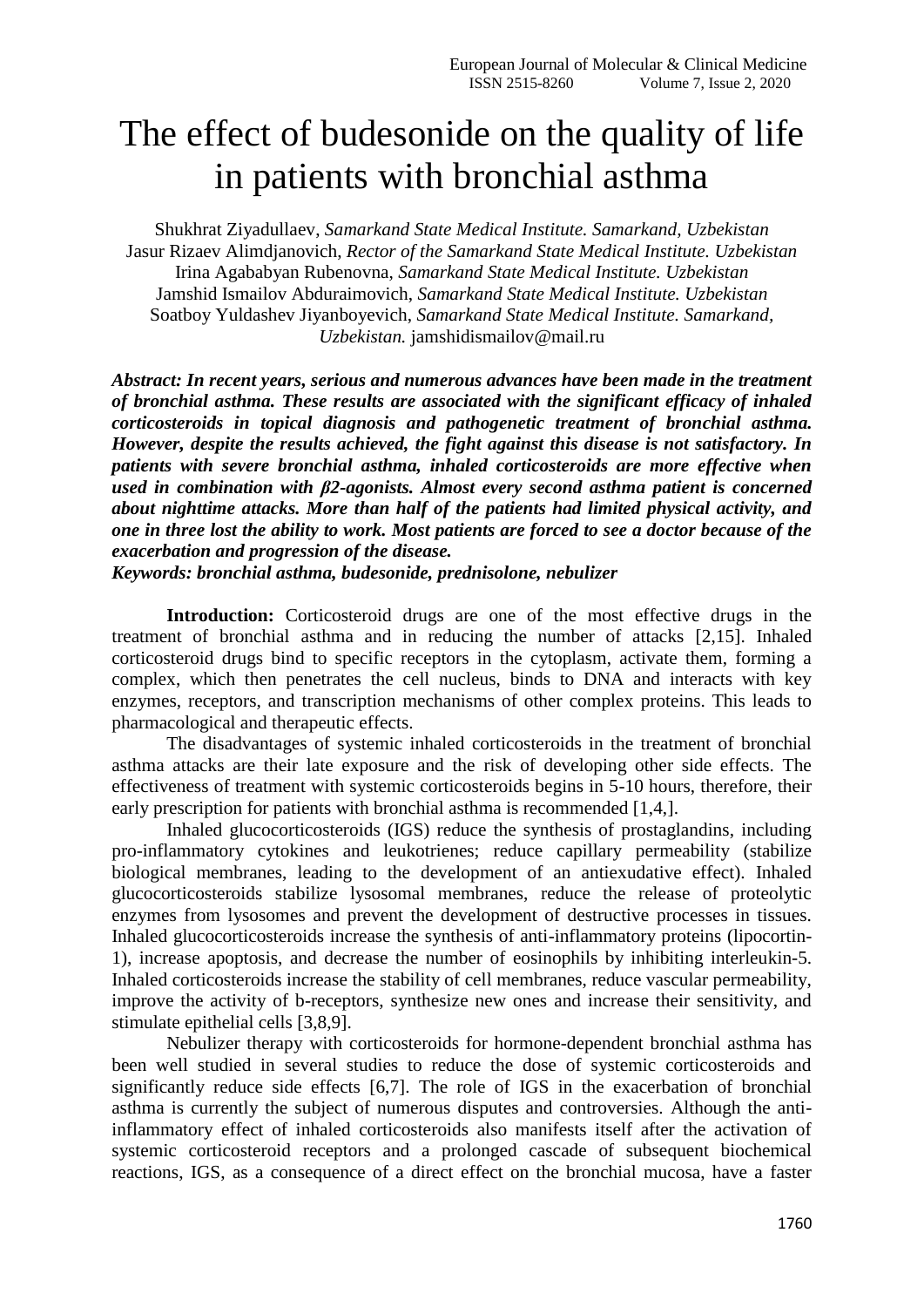clinical effect [10, 14]. The combination of inhaled corticosteroids with β2-agonists has a more bronchodilator effect than monotherapy with β2-agonists. During an exacerbation of bronchial asthma, the effect of inhaled corticosteroids is observed after 1.5-2 hours [12]. However, the properties of budesonide (good solubility in the water period) have a positive effect on the functional parameters of respiration after 1 hour and on the symptoms of inflammation after 3-4 hours [11].

Currently, few studies have been conducted to study the effects of nebulizer therapy with corticosteroids in exacerbation of bronchial asthma [13]. Some studies show that nebulizer therapy with budesonide is no less effective than oral corticosteroids in treating exacerbations of bronchial asthma.

The aim of the study was to study the effectiveness of the use of corticosteroids (through a nebulizer using budesonide) in the treatment of bronchial asthma.

Materials and methods

Over the past 2 years, observation was observed in 105 patients admitted to the pulmonary department in connection with acute attacks of bronchial asthma. Patients were diagnosed based on clinical criteria such as the presence of aggressive cough and shortness of breath, the presence of distant wheezing, a history of allergies and genetic predisposition. The diagnosis was confirmed by general clinical studies, determination of the total level of IgE in the blood and the results of spirographic examination. In 93% of patients (98 patients) the diagnosis of bronchial asthma was made earlier, and in 7% (8 patients) the diagnosis of bronchial asthma was made for the first time.

#### **Distribution of patients admitted with an acute attack of bronchial asthma by age and sex Тable 1.**

|        |              |              |                   |                    | Table 1.     |
|--------|--------------|--------------|-------------------|--------------------|--------------|
| Gender | $20-24$ ages | $25-29$ ages | <b>30-34 ages</b> | $\vert$ 35-39 ages | $40-45$ ages |
| Men    | $7(6,5\%)$   | 8(7,6%)      | $10(9.5\%)$       | 15(14,3)           | 18(17%)      |
| Women  | $4(3,8\%)$   | $7(6,5\%)$   | $12(11,4\%)$      | $10(9.5\%)$        | $14(13,3\%)$ |

According to the severity of an attack of bronchial asthma, patients are as follows: intermittent 12 (11.4%), mild persistent 38 (36.2%), moderately persistent 42 (40%), severe persistent 13 (12.4).

The severity of the attack was assessed in accordance with the recommendations for the treatment of bronchial asthma, taking into account such clinical parameters as respiratory rate, heart rate, emotional state of the patient, physical activity, involvement of accessory muscles in breathing, auscultatory changes, blood oxygen saturation.

Patients were taken to the hospital by ambulance 85 (81%), the rest - 20 (19%) - asked for help on their own. The distribution of bronchial asthma by severity is as follows: mild - 15 (14.3%), medium - 62 (59%), severe - 28 (26.7%).

The exacerbation of asthma, accompanied by an attack, in 35 (33.3%) patients was caused by bacterial and viral infections. In these patients, leukocytosis is detected in a general blood test in case of intoxication syndrome simultaneously with attacks of bronchial asthma. In 45 (43%) patients, discontinuation of inhalation medications without the doctor's permission led to an increase in bronchial asthma attacks. In 25 (23.7%) patients, the duration and number of attacks increased as a result of exposure to allergens.

Patients with a severe attack of bronchial asthma did not receive adequate primary anti-inflammatory therapy and cannot be included in the group of patients with "controlled asthma". In 8 (7.6%) patients with moderate to severe bronchial asthma, cromones were used in primary therapy, while 18 (17%) patients received uncontrolled inhaled corticosteroids. In 23 (21.9%) patients, the causative agent was an exacerbation of bronchial obstruction against the background of viral infections of the upper respiratory tract, especially in the elderly.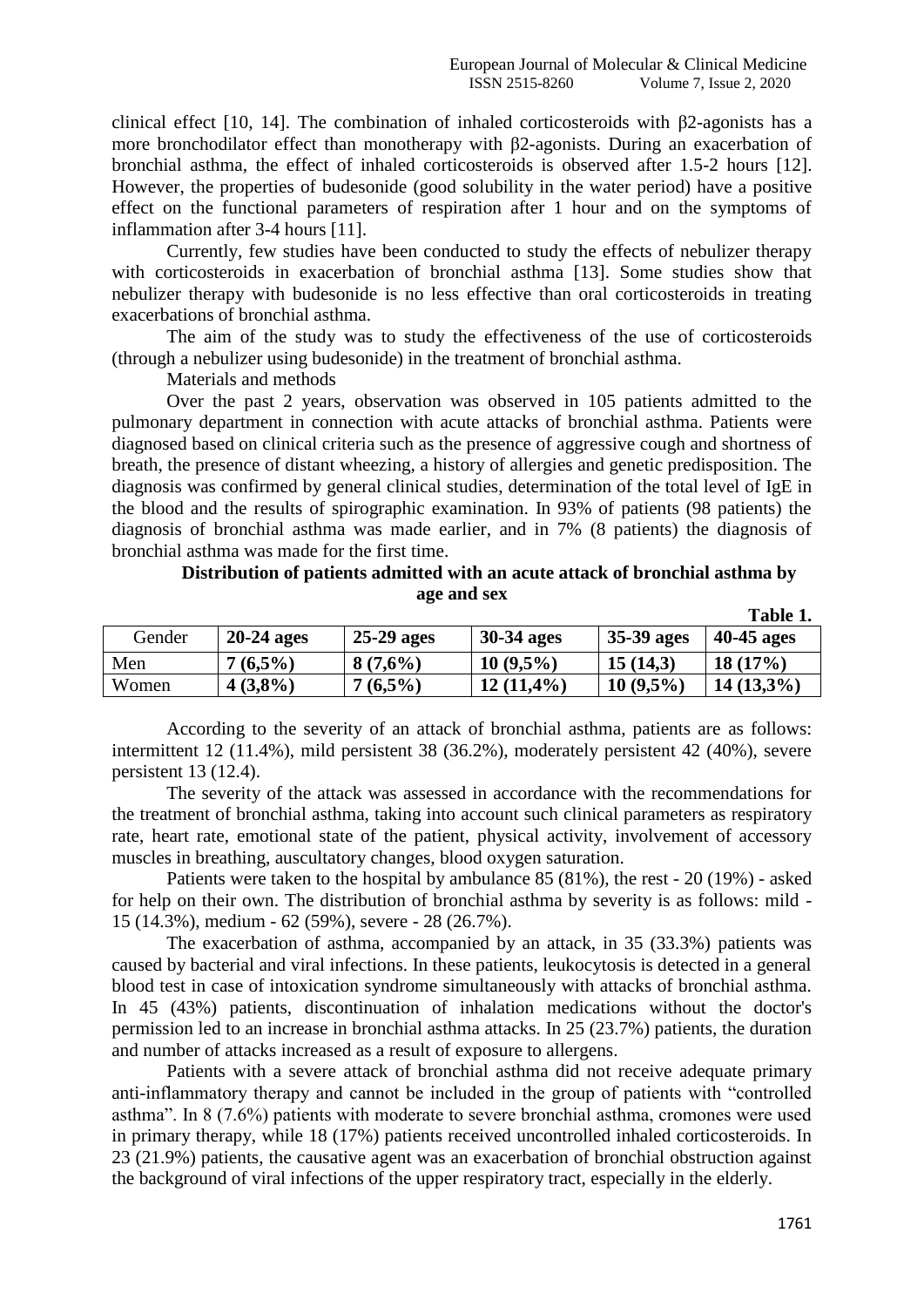We followed the algorithm shown in Figure 1 to stop an asthma attack.

| Rapid nebulization of the bronchodilator                                                                                       |                                                                                                                                                       |  |  |  |  |  |  |  |  |  |  |
|--------------------------------------------------------------------------------------------------------------------------------|-------------------------------------------------------------------------------------------------------------------------------------------------------|--|--|--|--|--|--|--|--|--|--|
| (berodual solution)                                                                                                            |                                                                                                                                                       |  |  |  |  |  |  |  |  |  |  |
|                                                                                                                                |                                                                                                                                                       |  |  |  |  |  |  |  |  |  |  |
| <b>Positive answer</b>                                                                                                         | The answer is not enough                                                                                                                              |  |  |  |  |  |  |  |  |  |  |
| Inhalation bronchodilator every 1-3                                                                                            | inhalation<br>$\sigma$ f<br>continue<br>a                                                                                                             |  |  |  |  |  |  |  |  |  |  |
| hours, continued inhalation in high                                                                                            | bronchodilator every 20 minutes for                                                                                                                   |  |  |  |  |  |  |  |  |  |  |
| doses (metered dose inhaler)                                                                                                   | one hour                                                                                                                                              |  |  |  |  |  |  |  |  |  |  |
| <b>Positive answer</b>                                                                                                         | The answer is not enough                                                                                                                              |  |  |  |  |  |  |  |  |  |  |
| Inhalation bronchodilator every 1-3                                                                                            | oral prednisolone or budesonide                                                                                                                       |  |  |  |  |  |  |  |  |  |  |
| hours, continued inhalation in high                                                                                            | tablet via a nebulizer, repeated                                                                                                                      |  |  |  |  |  |  |  |  |  |  |
| doses (metered dose inhaler)                                                                                                   | inhalation of a bronchodilator                                                                                                                        |  |  |  |  |  |  |  |  |  |  |
| <b>Positive answer</b>                                                                                                         | The answer is not enough                                                                                                                              |  |  |  |  |  |  |  |  |  |  |
| We continue to inhale bronchodilators<br>every 1-3 hours, and continue to<br>inhale high doses of corticosteroids              | prednisone<br>infusion,<br>intravenous<br>bronchodilator<br>therapy,<br>oxygen<br>nebulization repeated every<br>30<br>minutes aminophylline infusion |  |  |  |  |  |  |  |  |  |  |
| <b>Positive answer</b>                                                                                                         | The answer is not enough                                                                                                                              |  |  |  |  |  |  |  |  |  |  |
| oral prednisolone or budesonide tablet<br>using a nebulizer, bronchodilator<br>nebulization every 1-4 hours, oxygen<br>therapy | transfer to intensive care                                                                                                                            |  |  |  |  |  |  |  |  |  |  |
| <b>Positive answer</b>                                                                                                         |                                                                                                                                                       |  |  |  |  |  |  |  |  |  |  |
| decreased breathing<br>with<br>rate<br>bronchodilators                                                                         |                                                                                                                                                       |  |  |  |  |  |  |  |  |  |  |

### **A therapy algorithm used to relieve an acute attack of bronchial asthma Тable 2.**

A compressor nebulizer was used for inhalation. Berodual is prescribed in 20-25 drops. To prevent exacerbation of bronchial obstruction, it is important to dissolve the drug (up to 2 ml) with water, and not with isotonic sodium chloride solution [15]. Duration of inhalation is 8-10 minutes.

Subsequently, these patients were assigned to a bronchodilator in the form of a metered-dose inhaler, measured through a spacer, if necessary for primary therapy.

These patients were divided into 2 groups. Twenty-eight patients of the first group additionally received oral prednisolone at a dose of 0.5 to 1 mg / kg per day for 3 days.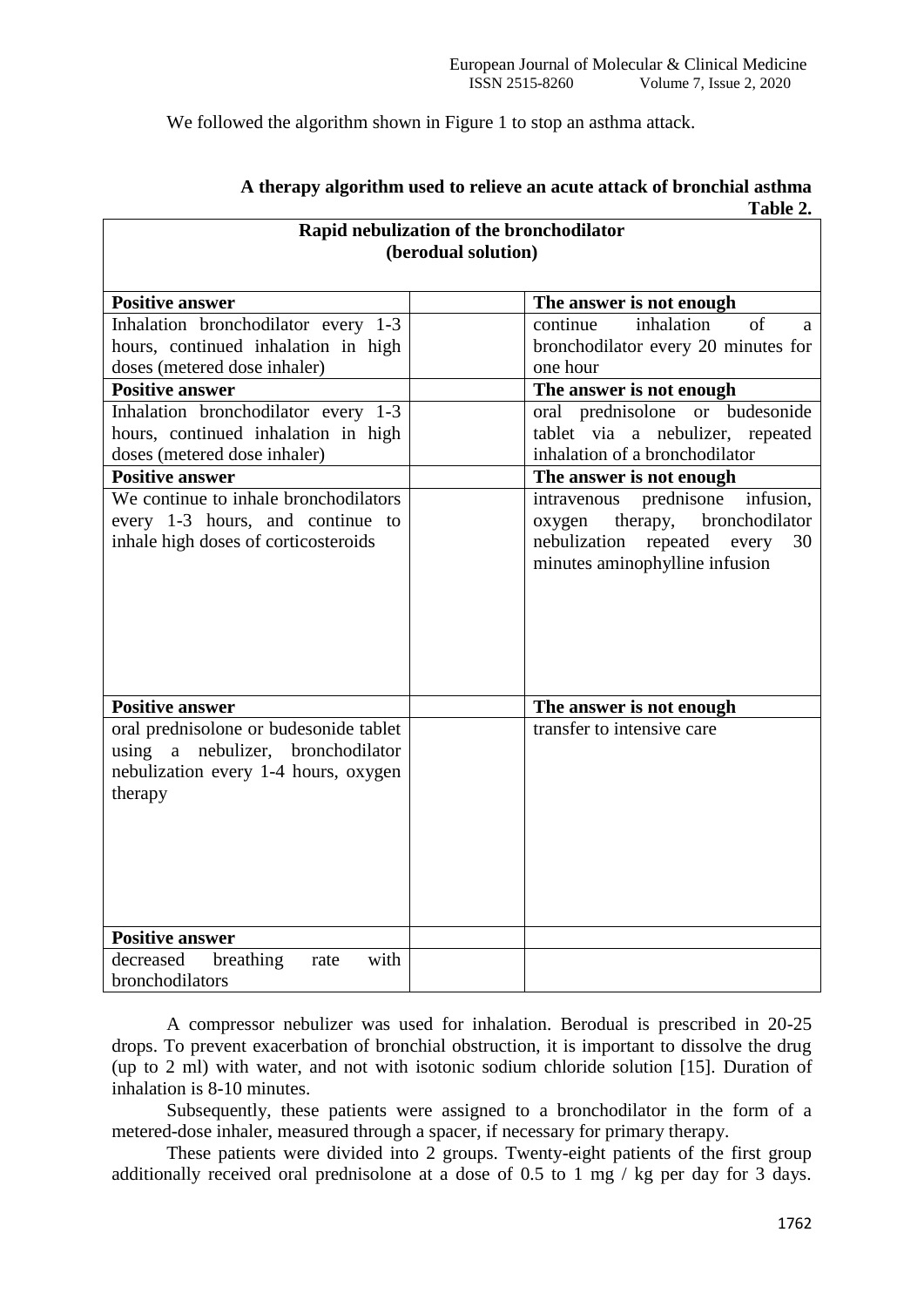Thirty-two patients in the second group received budesonide at a dose of 2 mg twice daily via a nebulizer.

The first group included patients with a high risk of adverse outcomes: patients with hormone-dependent bronchial asthma, patients with a history of asthma, hyperexcitatory patients with fear of death. Also included are patients who sought help when the duration of an emergency attack exceeded 48 hours.

Research results

The condition of the patients of both groups stabilized after 14 hours, and after 24 hours it improved significantly. After 72 hours, only a few patients developed dry rales against the background of a slight lengthening of the breathing time. **Table 3.**

| тате э.                                                                                |                   |                 |                  |        |  |  |  |  |  |  |  |
|----------------------------------------------------------------------------------------|-------------------|-----------------|------------------|--------|--|--|--|--|--|--|--|
| DynamIGS of high expiratory flow rate in patients of the first and second groups (% of |                   |                 |                  |        |  |  |  |  |  |  |  |
| the corresponding value)                                                               |                   |                 |                  |        |  |  |  |  |  |  |  |
| Time periods                                                                           | First group $n =$ | Second group n  | Student's t test |        |  |  |  |  |  |  |  |
|                                                                                        | 33                | $=20$           |                  |        |  |  |  |  |  |  |  |
|                                                                                        |                   |                 |                  |        |  |  |  |  |  |  |  |
| Originally                                                                             | $42,9 \pm 4,0$    | $45,2{\pm}3,8$  | 1,895            | >0.05  |  |  |  |  |  |  |  |
| After 24 h.                                                                            | $56,4{\pm}3,1$    | $60,2{\pm}4,4$  | 1,948            | >0.05  |  |  |  |  |  |  |  |
| After 48 h.                                                                            | $68,1{\pm}2,5$    | $72,6 \pm 3,25$ | 3,275            | < 0.05 |  |  |  |  |  |  |  |

| Clinical effectiveness of treatment in the first and second group of patients |                                 |                |                |                |                |                |                               |                |                |                |                |                |
|-------------------------------------------------------------------------------|---------------------------------|----------------|----------------|----------------|----------------|----------------|-------------------------------|----------------|----------------|----------------|----------------|----------------|
| Clinical                                                                      | Clinical manifestations Group 1 |                |                |                |                |                | Group 1 - budesonide $n = 28$ |                |                |                |                |                |
| manifestations                                                                | prednisolone $n = 26$           |                |                |                |                |                |                               |                |                |                |                |                |
|                                                                               | <b>Before treatment</b>         | 12             | 24             | 36             | 48             | 72             | <b>Before treatment</b>       | 12             | 24             | 36             | 48             | 72             |
| Dyspnea                                                                       | 24                              | 23             | 9              | $\overline{2}$ | 1              | $\overline{0}$ | 20                            | 19             | 11             | 8              | $\overline{2}$ | $\mathbf{1}$   |
| Tachycardia                                                                   | 24                              | 24             | 10             | $\overline{4}$ | $\overline{2}$ | $\mathbf{1}$   | 20                            | 18             | 10             | $\overline{4}$ | $\overline{2}$ | $\mathbf{1}$   |
| Weakness                                                                      | 24                              | 17             | $\overline{7}$ | $\mathbf{1}$   | $\overline{0}$ | $\overline{0}$ | 20                            | 14             | 6              | $\overline{4}$ | 3              | $\mathbf{1}$   |
| Excitement                                                                    | 20                              | $\overline{4}$ | $\overline{0}$ | $\theta$       | $\theta$       | $\theta$       | 15                            | $\overline{2}$ | $\theta$       | $\theta$       | $\theta$       | $\theta$       |
| Limitations of<br>speech                                                      | 24                              | $\overline{2}$ | $\overline{0}$ | $\theta$       | $\theta$       | $\overline{0}$ | 17                            | $\overline{2}$ | $\mathbf{1}$   | $\theta$       | $\theta$       | $\theta$       |
| Involvement of<br>accessory muscles<br>in breathing                           | 24                              | 20             | $\overline{8}$ | 1              | $\mathbf{1}$   | $\overline{0}$ | 20                            | 9              | $\overline{3}$ | $\mathbf{1}$   | $\Omega$       | $\overline{0}$ |
| Distension of the<br>chest                                                    | 24                              | 22             | 12             | 3              | 3              | $\mathbf{1}$   | 20                            | 16             | 9              | $\overline{2}$ | $\Omega$       | $\theta$       |
| Weakening                                                                     | 24                              | 22             | $\overline{7}$ | $\overline{3}$ | $\overline{2}$ | $\overline{0}$ | 20                            | 20             | 6              | 6              | $\overline{4}$ | $\overline{0}$ |

**Table4.**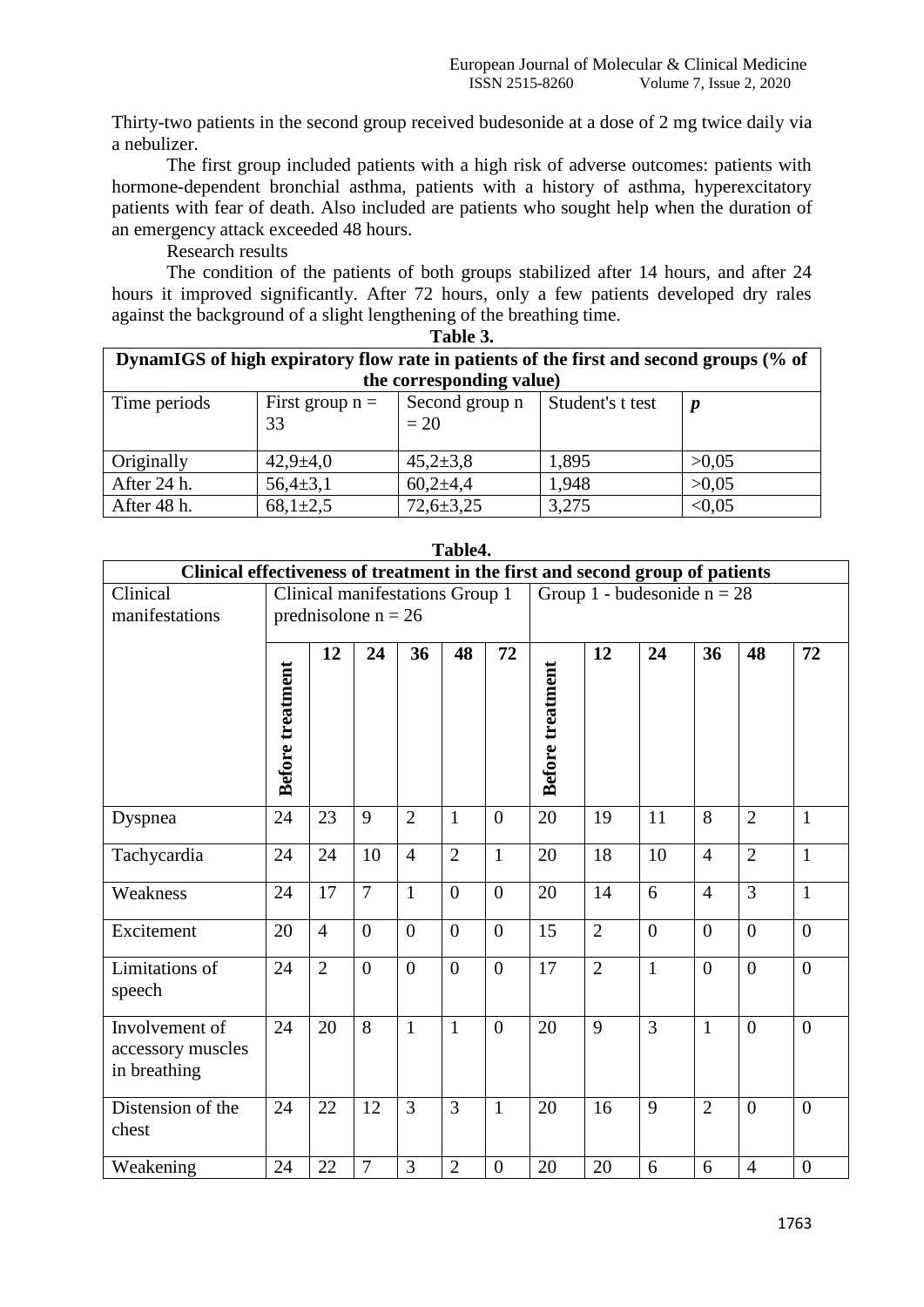European Journal of Molecular & Clinical Medicine **ISSN 2515-8260** Volume 7, Issue 2, 2020

| breathing              |    |    |           |         |  |    |    |         |   |  |
|------------------------|----|----|-----------|---------|--|----|----|---------|---|--|
| Extended<br>exhalation | 24 | 24 | l O<br>10 | -<br>⊥J |  | 20 | 14 | $\circ$ | - |  |

**Figure. 1.**



DynamIGS (by hour) of the severity of clinical symptoms (by mean values of points) in the observed patients with bronchial asthma of the first (prednisone, blue bars) of the second (budesonide, bard bars) groups during treatment.

During treatment with corticosteroids, the severity of clinical symptoms was taken into account in points every 12 hours. Measurements of peak blood flow have been studied and evaluated separately only in middle-aged patients (Table 3). The dynamIGS of clinical symptoms is presented in Table 4 and Figure 1.

The dynamIGS of clinical parameters and high expiratory flow rate indicate the effectiveness of both regimens of corticosteroid therapy. Comparing the dynamIGS of clinical symptoms in the two groups, it should be noted an improvement in the group of patients receiving budesonide suspension in the first 12 hours, and the maximum expiratory flow rate after 48 hours was also significantly higher in the group receiving budesonide. Given the particular subjectivity of the assessment of clinical symptoms, it can be noted that the effectiveness of prednisolone (in tablets) and budesonide (in a nebulizer solution) can be compared. The median duration of treatment with systemic corticosteroids was 3.8 days. Side effects of systemic action and nebulizer-stabilization of the state, patients were switched to inhaled corticosteroids (fluticasone, budesonide) in two doses.

#### **Conclusions**

1. Inhalation of budesonide in combination with β2-agonists through a nebulizer is effective for the treatment of patients with moderate to severe attacks of bronchial asthma.

2. It was found that budesonide has a higher clinical efficacy compared to systemic corticosteroids.

3. Early administration of systemic corticosteroids is indicated in patients with severe asthma and risk of death.

4. With the combined use of inhaled corticosteroids and β2-agonists, the duration of bronchial asthma attacks is reduced and the quality of life of patients is significantly improved.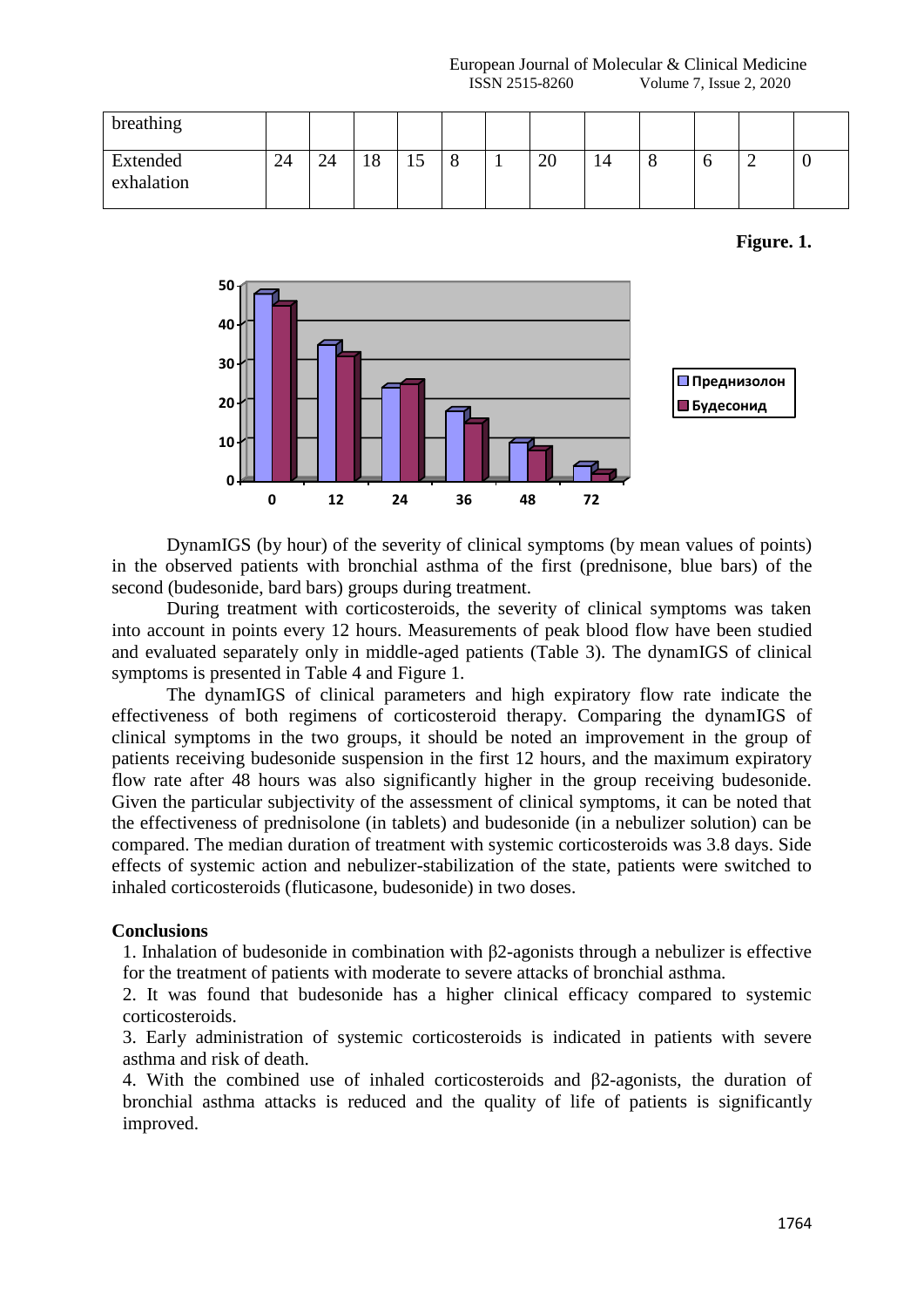## **References:**

- [1] S. B. de Nijs, E. J. M. Krop, L. Portengen, L. H. Rijssenbeek-Nouwens, J. W. J. Lammers [Effectiveness of pulmonary rehabilitation at high-altitude compared to sea](https://www.sciencedirect.com/science/article/pii/S0954611120302638)[level in adults with severe efractory](https://www.sciencedirect.com/science/article/pii/S0954611120302638) asthma// [Respiratory Medicine](https://www.sciencedirect.com/science/journal/09546111) September 2020 Volume 171 Article 106123
- [2] [J.Mark FitzGerald, Sofie Arnetorp, Caitlin Smare, Danny Gibson, Karen Coulton, Kirsty](https://www.sciencedirect.com/science/article/abs/pii/S0954611120302195#!)  [Hounsell,](https://www.sciencedirect.com/science/article/abs/pii/S0954611120302195#!) [Sarowar Golam, Mohsen Sadatsafavi](https://www.sciencedirect.com/science/article/abs/pii/S0954611120302195#!) The cost-effectiveness of as-needed budesonide/formoterol versus low-dose inhaled corticosteroid maintenance therapy in patients with mild asthma in the UK. [Respiratory Medicine](https://www.sciencedirect.com/science/journal/09546111) September 2020 Volume 171Article 106079
- [3] [Guy Brusselle](https://www.sciencedirect.com/science/article/abs/pii/S2213260020303052#!) A new once-daily long-acting β2-adrenoceptor agonist–inhaled corticosteroid combination therapy for asthma [The Lancet Respiratory MedicineI](https://www.sciencedirect.com/science/journal/22132600)n press, corrected proofAvailable online 9 July 2020
- [4] M [Sean, R Marybeth, M.D Jones, Nicolas Goldstein, Kristin Riekert, Maria Fagnano,](https://www.sciencedirect.com/science/article/abs/pii/S1876285918300111#!) S[.Jill K](https://www.sciencedirect.com/science/article/abs/pii/S1876285918300111#!)nowledge of Inhaled Therapy [and Responsibility for](https://www.sciencedirect.com/science/article/abs/pii/S1876285918300111#!) Asthma Management [Among Young Teens With Uncontrolled Persistent](https://www.sciencedirect.com/science/article/pii/S1876285918300111) Asthma [Academic PediatrIGSA](https://www.sciencedirect.com/science/journal/18762859)pril 2018Volume 18, Issue 3Pages 317-323
- [5] [Akramovich, B.T.,](https://www.scopus.com/authid/detail.uri?origin=resultslist&authorId=57214236251&zone=) [Askarovna, S.O.,](https://www.scopus.com/authid/detail.uri?origin=resultslist&authorId=57214218229&zone=) [Hamidovna, M.D.,](https://www.scopus.com/authid/detail.uri?origin=resultslist&authorId=57214234233&zone=) [Samiyevich, B.S.](https://www.scopus.com/authid/detail.uri?origin=resultslist&authorId=57214235751&zone=) [Features of](https://www.scopus.com/record/display.uri?eid=2-s2.0-85078427443&origin=resultslist&sort=plf-f&src=s&nlo=&nlr=&nls=&sid=c1f62c57476f328531a90cad4b4b4d7a&sot=aff&sdt=a&sl=51&s=AF-ID%28%22Samarkand+State+Medical+Institute%22+60113279%29&relpos=29&citeCnt=0&searchTerm=)  [sexual development, state of the pituary-gonad system and measures of secondary](https://www.scopus.com/record/display.uri?eid=2-s2.0-85078427443&origin=resultslist&sort=plf-f&src=s&nlo=&nlr=&nls=&sid=c1f62c57476f328531a90cad4b4b4d7a&sot=aff&sdt=a&sl=51&s=AF-ID%28%22Samarkand+State+Medical+Institute%22+60113279%29&relpos=29&citeCnt=0&searchTerm=)  [prevention in sick children with chronic bronchitis.](https://www.scopus.com/record/display.uri?eid=2-s2.0-85078427443&origin=resultslist&sort=plf-f&src=s&nlo=&nlr=&nls=&sid=c1f62c57476f328531a90cad4b4b4d7a&sot=aff&sdt=a&sl=51&s=AF-ID%28%22Samarkand+State+Medical+Institute%22+60113279%29&relpos=29&citeCnt=0&searchTerm=) [International Journal of](https://www.scopus.com/sourceid/19700174645?origin=resultslist)  [Pharmaceutical Research](https://www.scopus.com/sourceid/19700174645?origin=resultslist) 2020 12(1), с. 384-388
- [6] [Anna Pomés,](https://www.pubfacts.com/author/Anna+Pom%C3%A9s) [Jill Glesner,](https://www.pubfacts.com/author/Jill+Glesner) [Agustin Calatroni,](https://www.pubfacts.com/author/Agustin+Calatroni) [Cindy M Visness,](https://www.pubfacts.com/author/Cindy+M+Visness) [Robert A Wood,](https://www.pubfacts.com/author/Robert+A+Wood) [George](https://www.pubfacts.com/author/George+T+O)  [T O'Connor,](https://www.pubfacts.com/author/George+T+O) [Meyer Kattan,](https://www.pubfacts.com/author/Meyer+Kattan) [Leonard B Bacharier,](https://www.pubfacts.com/author/Leonard+B+Bacharier) [Lisa M Wheatley,](https://www.pubfacts.com/author/Lisa+M+Wheatley) [James E](https://www.pubfacts.com/author/James+E+Gern)  [Gern,](https://www.pubfacts.com/author/James+E+Gern) [William W Busse](https://www.pubfacts.com/author/William+W+Busse) [Cockroach allergen component analysis of children with or](https://www.sciencedirect.com/science/article/pii/S0091674919307596)  without asthma [and rhinitis in an inner-city birth cohort](https://www.sciencedirect.com/science/article/pii/S0091674919307596) [Journal of Allergy and Clinical](https://www.sciencedirect.com/science/journal/00916749)  [ImmunologyO](https://www.sciencedirect.com/science/journal/00916749)ctober 2019Volume 144, Issue 4Pages 935-944
- [7] Ishbel Henderson, Elisabetta Caiazzo, Charles McSharry, Tomasz J. Guzik, Pasquale Maffia Why do some asthma [patients respond poorly to glucocorticoid therapy?](https://www.sciencedirect.com/science/article/pii/S1043661820314973) [Pharmacological ResearchO](https://www.sciencedirect.com/science/journal/10436618)ctober 2020Volume 160Article 105189
- [8] L.P. Tavares, H.Y. Peh, W.S.D. Tan, H. Pahima, P. Maffia, E. Tiligada, F. LeviSchaffer, Granulocyte-targeted therapies for airway diseases, Pharmacol. Res. 157 (2020), 104881.
- [9] C. van der Heijden, J. Deinum, L.A.B. Joosten, M.G. Netea, N.P. Riksen, The mineralocorticoid receptor as a modulator of innate immunity and atherosclerosis, Cardiovasc. Res. 114 (7) (2018) 944–953.
- [10] M.C. Peters, S. Kerr, E.M. Dunican, P.G. Woodruff, M.L. Fajt, B.D. Levy, E. Israel, B.R. Phillips, D.T. Mauger, S.A. Comhair, S.C. Erzurum, M.W. Johansson, N. N. Jarjour, A.M. Coverstone, M. Castro, A.T. Hastie, E.R. Bleecker, S.E. Wenzel, J. V. Fahy, Refractory airway type 2 inflammation in a large subgroup of asthmatic patients treated with inhaled corticosteroids, J. Allergy Clin. Immunol. 143 (1) (2019), 104- 113.e14.
- [11] S.D. Harding, E. Faccenda, C. Southan, A.J. Pawson, P. Maffia, S.P.H. Alexander, A.P. Davenport, D. Fabbro, F. Levi-Schaffer, M. Spedding, J.A. Davies, The IUPHAR